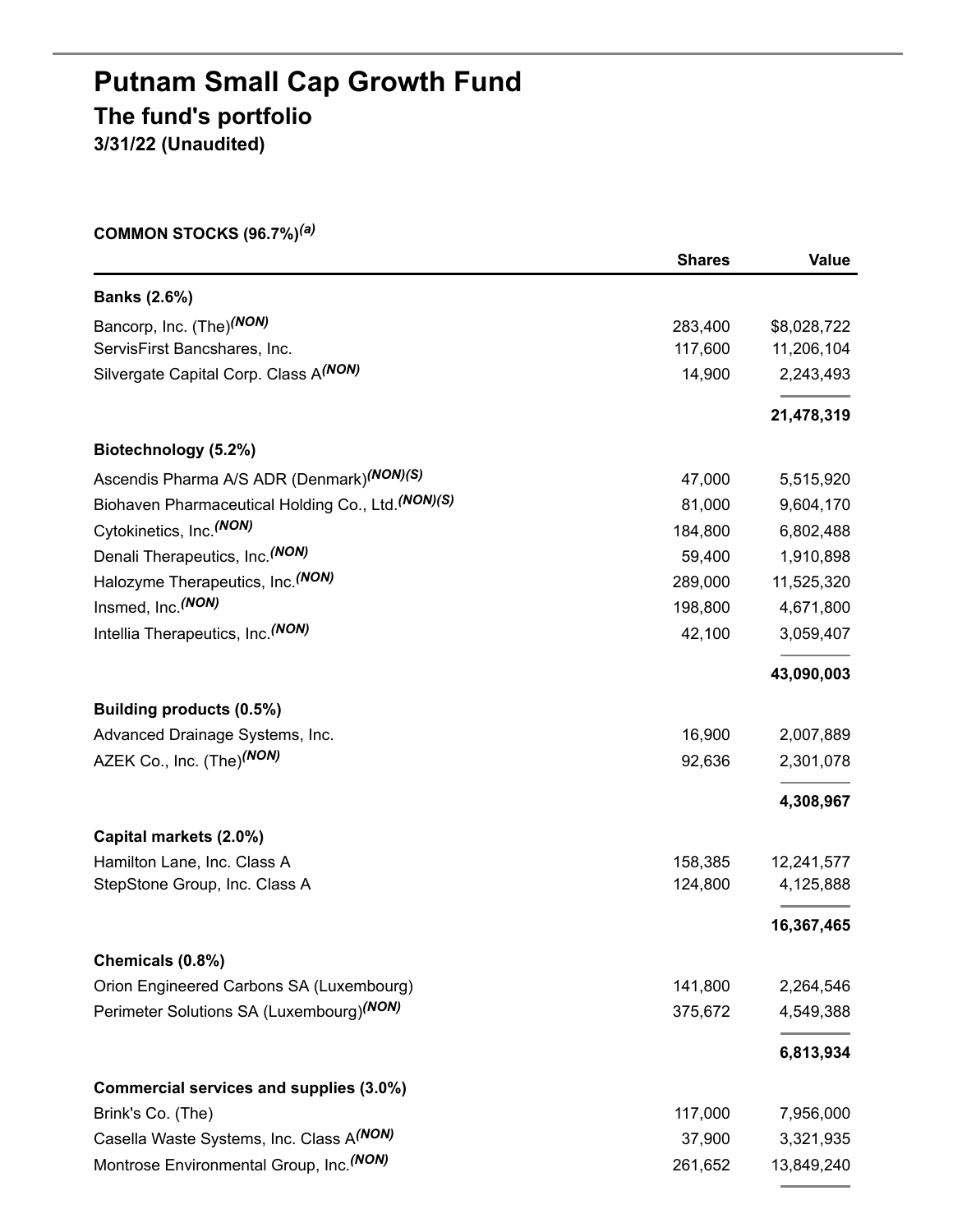|                                                          |         | 25, 127, 175 |
|----------------------------------------------------------|---------|--------------|
| Construction and engineering (3.1%)                      |         |              |
| EMCOR Group, Inc.                                        | 57,800  | 6,510,014    |
| WillScot Mobile Mini Holdings Corp. (NON)                | 487,336 | 19,069,458   |
|                                                          |         |              |
|                                                          |         | 25,579,472   |
| Containers and packaging (0.6%)                          |         |              |
| Ranpak Holdings Corp. (NON)                              | 246,376 | 5,033,462    |
|                                                          |         |              |
|                                                          |         | 5,033,462    |
| Electronic equipment, instruments, and components (3.2%) |         |              |
| Littelfuse, Inc.                                         | 48,100  | 11,996,621   |
| Novanta, Inc. (NON)                                      | 101,705 | 14,471,604   |
|                                                          |         |              |
|                                                          |         | 26,468,225   |
| Energy equipment and services (1.6%)                     |         |              |
| ChampionX Corp. <sup>(NON)</sup>                         | 374,200 | 9,160,416    |
| Liberty Oilfield Services, Inc. Class A(NON)             | 287,900 | 4,266,678    |
|                                                          |         |              |
|                                                          |         | 13,427,094   |
| Equity real estate investment trusts (REITs) (0.9%)      |         |              |
| Ryman Hospitality Properties, Inc. (NON)                 | 78,200  | 7,254,614    |
|                                                          |         |              |
|                                                          |         | 7,254,614    |
| Food and staples retail (1.6%)                           |         |              |
| Performance Food Group Co. (NON)(S)                      | 264,800 | 13,480,968   |
|                                                          |         |              |
|                                                          |         | 13,480,968   |
| Health-care equipment and supplies (7.8%)                |         |              |
| AtriCure, Inc. <sup>(NON)</sup>                          | 70,700  | 4,642,869    |
| Axonics, Inc. (NON)(S)                                   | 144,000 | 9,014,400    |
| CONMED Corp.                                             | 122,880 | 18,253,824   |
| InMode, Ltd. (Israel) <sup>(NON)</sup>                   | 401,998 | 14,837,746   |
| Lantheus Holdings, Inc. (NON)                            | 270,800 | 14,977,948   |
| STAAR Surgical Co. (NON)                                 | 31,800  | 2,541,138    |
|                                                          |         |              |
|                                                          |         | 64,267,925   |
| Health-care providers and services (3.9%)                |         |              |
| Option Care Health, Inc. (NON)                           | 174,900 | 4,995,144    |
| R1 RCM, Inc. (NON)                                       | 786,353 | 21,042,806   |
| Surgery Partners, Inc. (NON)                             | 113,600 | 6,253,680    |
|                                                          |         |              |
|                                                          |         | 32,291,630   |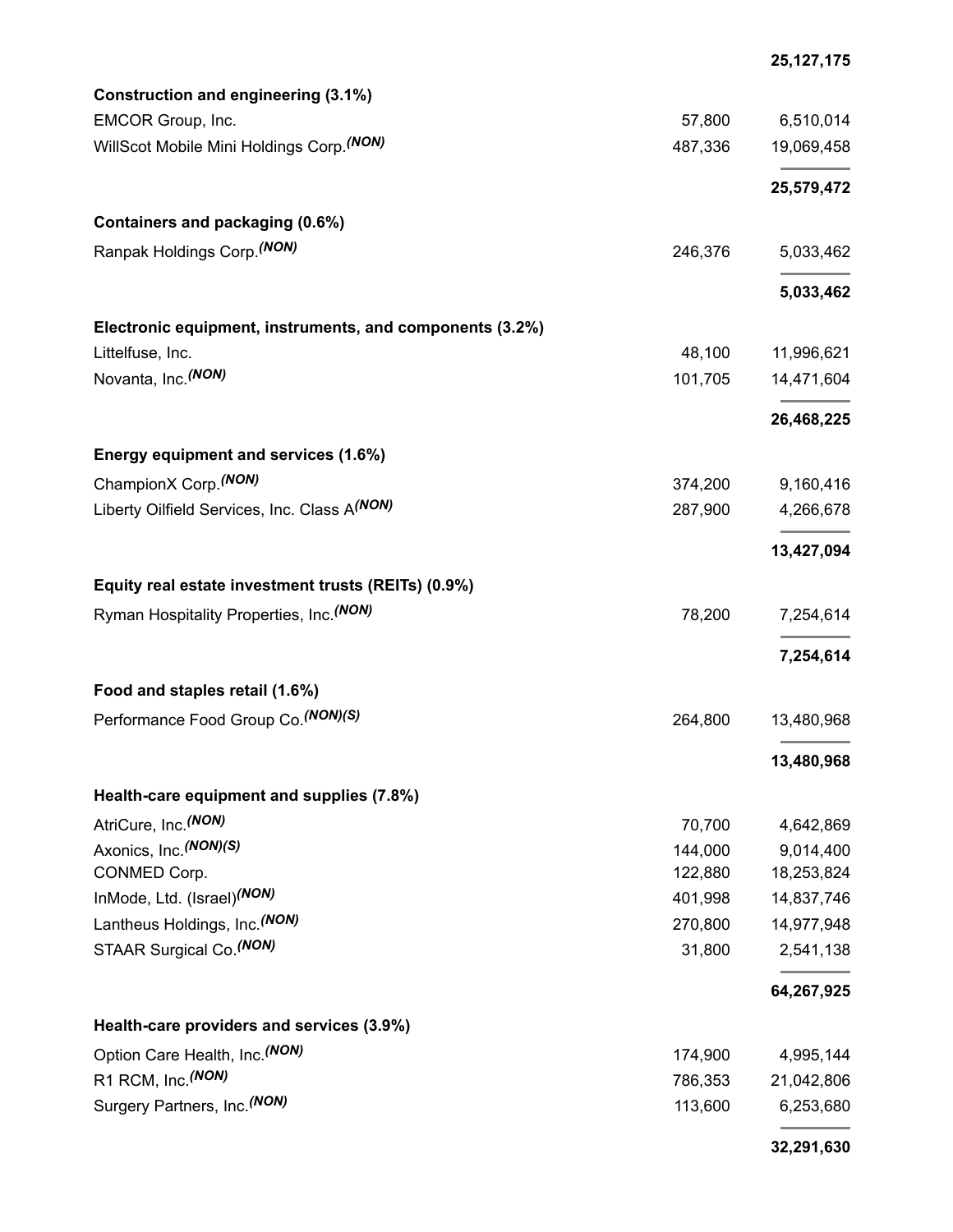| Health-care technology (1.3%)               |         |            |
|---------------------------------------------|---------|------------|
| Health Catalyst, Inc. (NON)                 | 132,377 | 3,459,011  |
| Omnicell, Inc. <sup>(NON)</sup>             | 59,200  | 7,665,808  |
|                                             |         | 11,124,819 |
| Hotels, restaurants, and leisure (5.9%)     |         |            |
| Accel Entertainment, Inc. <sup>(NON)</sup>  | 459,700 | 5,599,146  |
| Churchill Downs, Inc.                       | 69,200  | 15,347,176 |
| Everi Holdings, Inc. (NON)                  | 449,600 | 9,441,600  |
| F45 Training Holdings, Inc. (NON)           | 372,010 | 3,980,507  |
| Planet Fitness, Inc. Class A(NON)(S)        | 171,600 | 14,496,768 |
|                                             |         | 48,865,197 |
| Insurance (1.9%)                            |         |            |
| Kinsale Capital Group, Inc.                 | 69,054  | 15,745,693 |
|                                             |         | 15,745,693 |
| Interactive media and services (1.4%)       |         |            |
| Ziff Davis, Inc. (NON)                      | 120,500 | 11,661,990 |
|                                             |         | 11,661,990 |
| Internet and direct marketing retail (0.6%) |         |            |
| Revolve Group, Inc. (NON)                   | 96,800  | 5,197,192  |
|                                             |         | 5,197,192  |
|                                             |         |            |
| IT Services (3.5%)                          |         |            |
| Perficient, Inc. <sup>(NON)</sup>           | 129,854 | 14,295,627 |
| WNS Holdings, Ltd. ADR (India)(NON)         | 171,900 | 14,695,731 |
|                                             |         | 28,991,358 |
| Life sciences tools and services (2.5%)     |         |            |
| Medpace Holdings, Inc. (NON)                | 104,900 | 17,160,591 |
| Repligen Corp. (NON)                        | 19,169  | 3,605,497  |
|                                             |         | 20,766,088 |
| Machinery (2.2%)                            |         |            |
| Altra Industrial Motion Corp.               | 128,700 | 5,010,291  |
| RBC Bearings, Inc. (NON)(S)                 | 68,337  | 13,249,178 |
|                                             |         | 18,259,469 |
| Media (3.0%)                                |         |            |
| Cable One, Inc.                             | 5,469   | 8,007,929  |
| TechTarget, Inc. (NON)                      | 207,029 | 16,827,317 |
|                                             |         | 24,835,246 |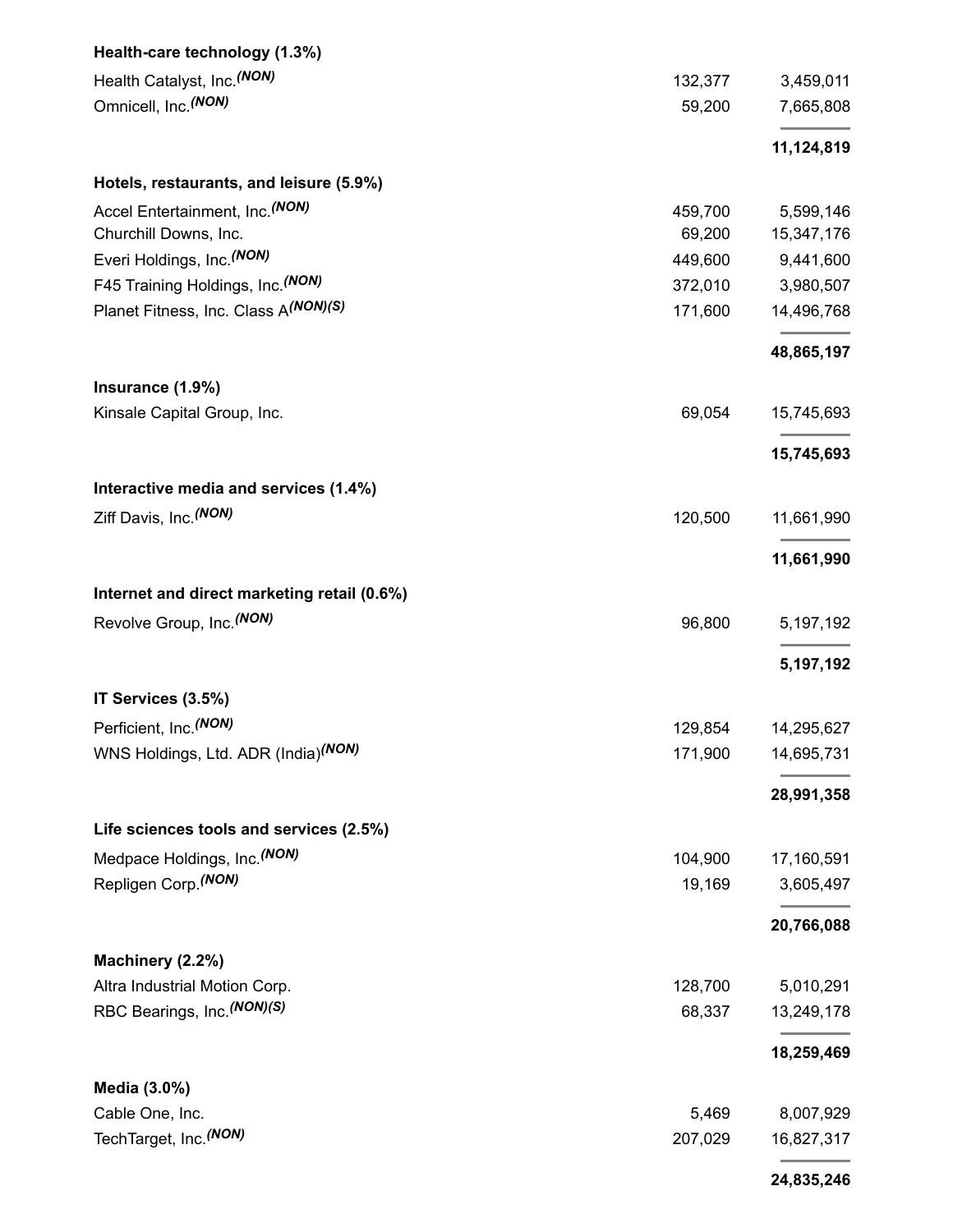| Metals and mining (0.3%)                          |           |              |
|---------------------------------------------------|-----------|--------------|
| MP Materials Corp. (NON)                          | 47,600    | 2,729,384    |
|                                                   |           | 2,729,384    |
| Oil, gas, and consumable fuels (2.6%)             |           |              |
| Magnolia Oil & Gas Corp. Class A                  | 380,100   | 8,989,365    |
| Matador Resources Co.                             | 152,400   | 8,074,152    |
| SM Energy Co.                                     | 106,500   | 4,148,175    |
|                                                   |           | 21,211,692   |
| Pharmaceuticals (0.9%)                            |           |              |
| Antares Pharma, Inc. <sup>(NON)</sup>             | 741,100   | 3,038,510    |
| Pacira BioSciences, Inc <sup>(NON)</sup>          | 62,100    | 4,739,472    |
|                                                   |           | 7,777,982    |
| Professional services (1.5%)                      |           |              |
| Korn Ferry                                        | 188,600   | 12,247,684   |
|                                                   |           | 12,247,684   |
| Real estate management and development (2.4%)     |           |              |
| Colliers International Group, Inc. (Canada)       | 150,280   | 19,586,948   |
|                                                   |           | 19,586,948   |
| Road and rail (4.6%)                              |           |              |
| Saia, Inc. (NON)                                  | 53,161    | 12,961,715   |
| TFI International, Inc. (Canada)                  | 236,300   | 25, 167, 656 |
|                                                   |           | 38,129,371   |
| Semiconductors and semiconductor equipment (5.1%) |           |              |
| Nova, Ltd. (Israel)(NON)(S)                       | 169,297   | 18,433,057   |
| Onto Innovation, Inc. <sup>(NON)</sup>            | 110,700   | 9,618,723    |
| Synaptics, Inc. (NON)                             | 37,300    | 7,441,350    |
| Ultra Clean Holdings, Inc. (NON)                  | 167,730   | 7,110,075    |
|                                                   |           | 42,603,205   |
| <b>Software (10.5%)</b>                           |           |              |
| Digital Turbine, Inc. (NON)(S)                    | 178,500   | 7,820,085    |
| Manhattan Associates, Inc. (NON)                  | 115,300   | 15,993,263   |
| Paylocity Holding Corp. (NON)                     | 65,363    | 13,449,745   |
| Rapid7, Inc. (NON)                                | 78,100    | 8,687,844    |
| Sprout Social, Inc. Class A(NON)                  | 62,800    | 5,031,536    |
| SPS Commerce, Inc. (NON)                          | 100,200   | 13,146,240   |
| Verra Mobility Corp. (NON)                        | 1,038,652 | 16,909,255   |
| Workiva, Inc. (NON)                               | 51,300    | 6,053,400    |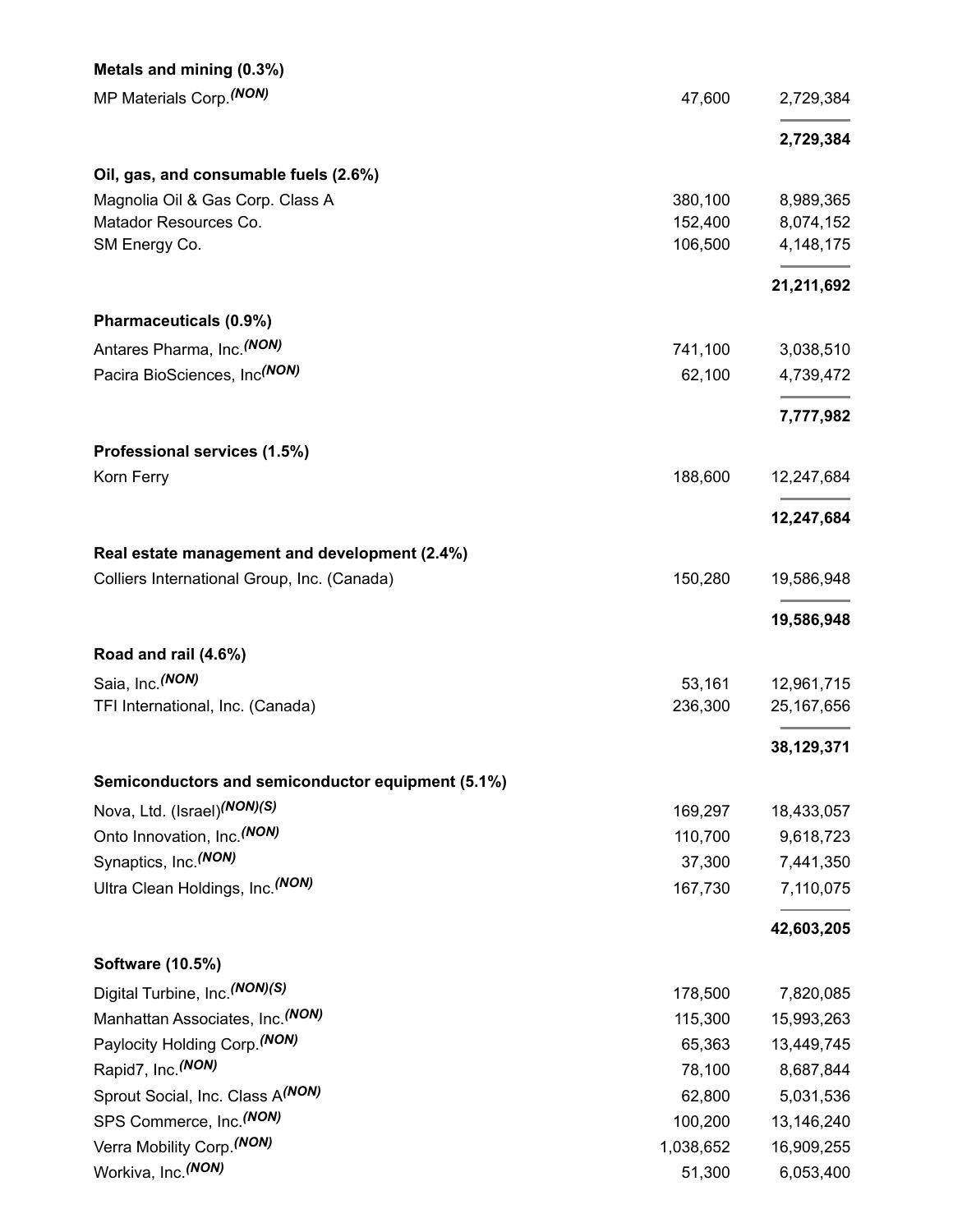| Specialty retail (5.7%)                    |         |               |
|--------------------------------------------|---------|---------------|
| Boot Barn Holdings, Inc. (NON)             | 233,828 | 22,164,556    |
| Five Below, Inc. (NON)                     | 89,493  | 14,173,006    |
| Lithia Motors, Inc.                        | 35,300  | 10,594,236    |
|                                            |         | 46,931,798    |
| Textiles, apparel, and luxury goods (1.4%) |         |               |
| Deckers Outdoor Corp. <sup>(NON)</sup>     | 21,800  | 5,968,186     |
| Kontoor Brands, Inc.                       | 124,900 | 5,164,615     |
|                                            |         | 11,132,801    |
| Thrifts and mortgage finance (0.5%)        |         |               |
| Walker & Dunlop, Inc.                      | 32,841  | 4,250,282     |
|                                            |         | 4,250,282     |
| Trading companies and distributors (2.1%)  |         |               |
| Applied Industrial Technologies, Inc.      | 87,550  | 8,987,883     |
| H&E Equipment Services, Inc.               | 51,900  | 2,258,688     |
| SiteOne Landscape Supply, Inc. (NON)       | 35,894  | 5,803,701     |
|                                            |         | 17,050,272    |
| Total common stocks (cost \$628,711,378)   |         | \$801,179,092 |

**87,091,368**

#### **SHORT-TERM INVESTMENTS (7.4%)** *(a)*

|                                                       | <b>Shares</b> | Value         |
|-------------------------------------------------------|---------------|---------------|
| Putnam Cash Collateral Pool, LLC 0.37% (AFF)          | 36.015.290    | \$36,015,290  |
| Putnam Short Term Investment Fund Class P 0.39% (AFF) | 24,909,164    | 24,909,164    |
| Total short-term investments (cost \$60,924,454)      |               | \$60,924,454  |
| <b>TOTAL INVESTMENTS</b>                              |               |               |
| Total investments (cost \$689,635,832)                |               | \$862,103,546 |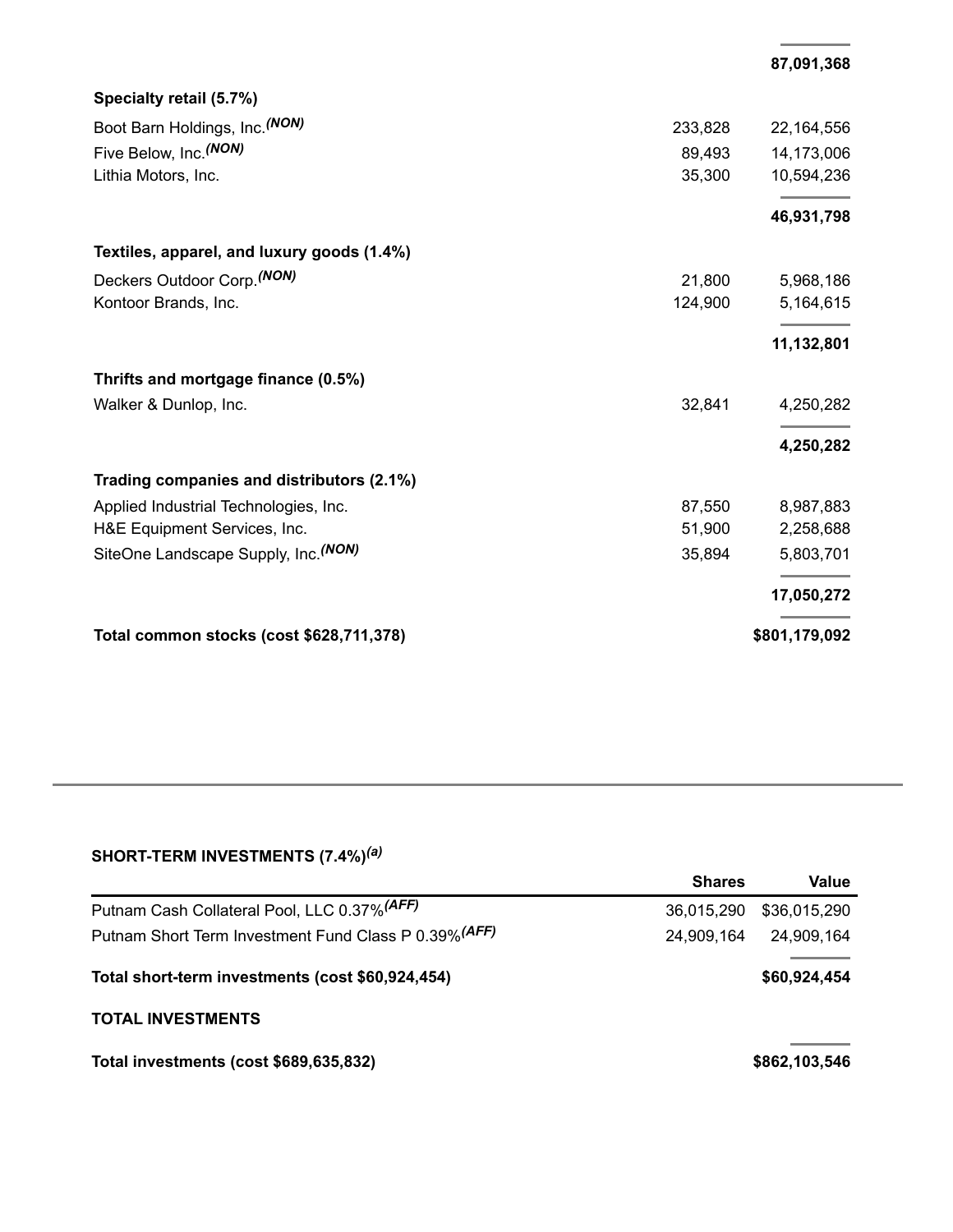### *Key to holding's abbreviations*

ADR American Depository Receipts: Represents ownership of foreign securities on deposit with a custodian bank.

#### **Notes to the fund's portfolio**

Unless noted otherwise, the notes to the fund's portfolio are for the close of the fund's reporting period, which ran from July 1, 2021 through March 31, 2022 (the reporting period). Within the following notes to the portfolio, references to "Putnam Management" represent Putnam Investment Management, LLC, the fund's manager, an indirect wholly-owned subsidiary of Putnam Investments, LLC, references to "ASC 820" represent Accounting Standards Codification 820 *Fair Value Measurements and Disclosures* and references to "OTC", if any, represent over-the-counter.

- *(a)* Percentages indicated are based on net assets of \$828,822,786.
- *(NON)* This security is non-income-producing.
- *(AFF)* Affiliated company. For investments in Putnam Cash Collateral Pool, LLC and Putnam Short Term Investment Fund, the rate quoted in the security description is the annualized 7-day yield of the fund at the close of the reporting period. Transactions during the period with any company which is under common ownership or control were as follows:

| Name of affiliate                             | <b>Fair value</b><br>as of<br>6/30/21 | <b>Purchase</b><br>cost | proceeds                                  | Sale Investment<br>income | outstanding<br>and fair<br>value as of<br>3/31/22 |
|-----------------------------------------------|---------------------------------------|-------------------------|-------------------------------------------|---------------------------|---------------------------------------------------|
| <b>Short-term</b><br>investments              |                                       |                         |                                           |                           |                                                   |
| Putnam Cash<br>Collateral Pool,               |                                       |                         |                                           |                           |                                                   |
| $LLC^*$ #                                     |                                       |                         | \$102,743,164 \$363,470,451 \$430,198,325 |                           | \$49,082 \$36,015,290                             |
| <b>Putnam Short Term</b><br>Investment Fund** | 13.768.127                            | 183,878,319             | 172.737.282                               | 18.339                    | 24,909,164                                        |

# **Total Short-term**

**investments \$116,511,291 \$547,348,770 \$602,935,607 \$67,421 \$60,924,454**

**Shares**

\* The fund may lend securities, through its agent, to qualified borrowers in order to earn additional income. The loans are collateralized by cash in an amount at least equal to the fair value of the securities loaned. The fair value of securities loaned is determined daily and any additional required collateral is allocated to the fund on the next business day. The remaining maturities of the securities lending transactions are considered overnight and continuous. The risk of borrower default will be borne by the fund's agent; the fund will bear the risk of loss with respect to the investment of the cash collateral. The fund receives cash collateral, which is invested in Putnam Cash Collateral Pool, LLC, a limited liability company managed by an affiliate of Putnam Management. Investments in Putnam Cash Collateral Pool, LLC are valued at its closing net asset value each business day. There are no management fees charged to Putnam Cash Collateral Pool, LLC and there were no realized or unrealized gains or losses during the period.

# At the close of the reporting period, the fund received cash collateral of \$36,015,290 for securities loaned. The rate quoted in the security description is the annualized 7-day yield at the close of the reporting period. At the close of the reporting period, the value of securities loaned amounted to \$35,057,485.

\*\* Management fees charged to Putnam Short Term Investment Fund have been waived by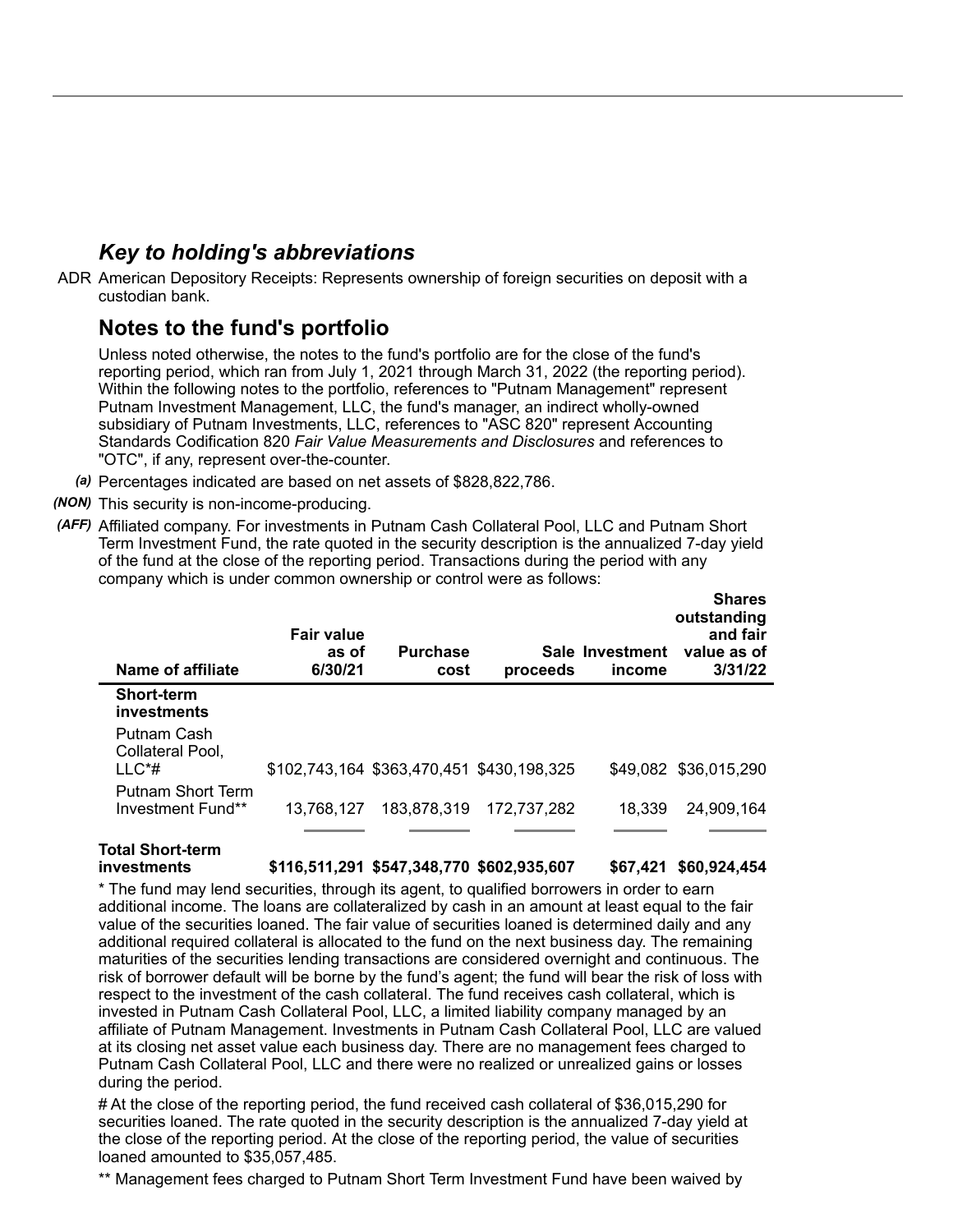Putnam Management. There were no realized or unrealized gains or losses during the period.

*(S)* This security is on loan, in part or in entirety, at the close of the reporting period.

**Security valuation:** Portfolio securities and other investments are valued using policies and procedures adopted by the Board of Trustees. The Trustees have formed a Pricing Committee to oversee the implementation of these procedures and have delegated responsibility for valuing the fund's assets in accordance with these procedures to Putnam Management. Putnam Management has established an internal Valuation Committee that is responsible for making fair value determinations, evaluating the effectiveness of the pricing policies of the fund and reporting to the Pricing Committee.

Investments for which market quotations are readily available are valued at the last reported sales price on their principal exchange, or official closing price for certain markets, and are classified as Level 1 securities under ASC 820. If no sales are reported, as in the case of some securities that are traded OTC, a security is valued at its last reported bid price and is generally categorized as a Level 2 security.

Investments in open-end investment companies (excluding exchange-traded funds), if any, which can be classified as Level 1 or Level 2 securities, are valued based on their net asset value. The net asset value of such investment companies equals the total value of their assets less their liabilities and divided by the number of their outstanding shares.

Many securities markets and exchanges outside the U.S. close prior to the scheduled close of the New York Stock Exchange and therefore the closing prices for securities in such markets or on such exchanges may not fully reflect events that occur after such close but before the scheduled close of the New York Stock Exchange. Accordingly, on certain days, the fund will fair value certain foreign equity securities taking into account multiple factors including movements in the U.S. securities markets, currency valuations and comparisons to the valuation of American Depository Receipts, exchange-traded funds and futures contracts. The foreign equity securities, which would generally be classified as Level 1 securities, will be transferred to Level 2 of the fair value hierarchy when they are valued at fair value. The number of days on which fair value prices will be used will depend on market activity and it is possible that fair value prices will be used by the fund to a significant extent. Securities quoted in foreign currencies, if any, are translated into U.S. dollars at the current exchange rate. Short-term securities with remaining maturities of 60 days or less are valued using an independent pricing service approved by the Trustees, and are classified as Level 2 securities.

To the extent a pricing service or dealer is unable to value a security or provides a valuation that Putnam Management does not believe accurately reflects the security's fair value, the security will be valued at fair value by Putnam Management in accordance with policies and procedures approved by the Trustees. Certain investments, including certain restricted and illiquid securities and derivatives, are also valued at fair value following procedures approved by the Trustees. These valuations consider such factors as significant market or specific security events such as interest rate or credit quality changes, various relationships with other securities, discount rates, U.S. Treasury, U.S. swap and credit yields, index levels, convexity exposures, recovery rates, sales and other multiples and resale restrictions. These securities are classified as Level 2 or as Level 3 depending on the priority of the significant inputs.

To assess the continuing appropriateness of fair valuations, the Valuation Committee reviews and affirms the reasonableness of such valuations on a regular basis after considering all relevant information that is reasonably available. Such valuations and procedures are reviewed periodically by the Trustees. The fair value of securities is generally determined as the amount that the fund could reasonably expect to realize from an orderly disposition of such securities over a reasonable period of time. By its nature, a fair value price is a good faith estimate of the value of a security in a current sale and does not reflect an actual market price, which may be different by a material amount.